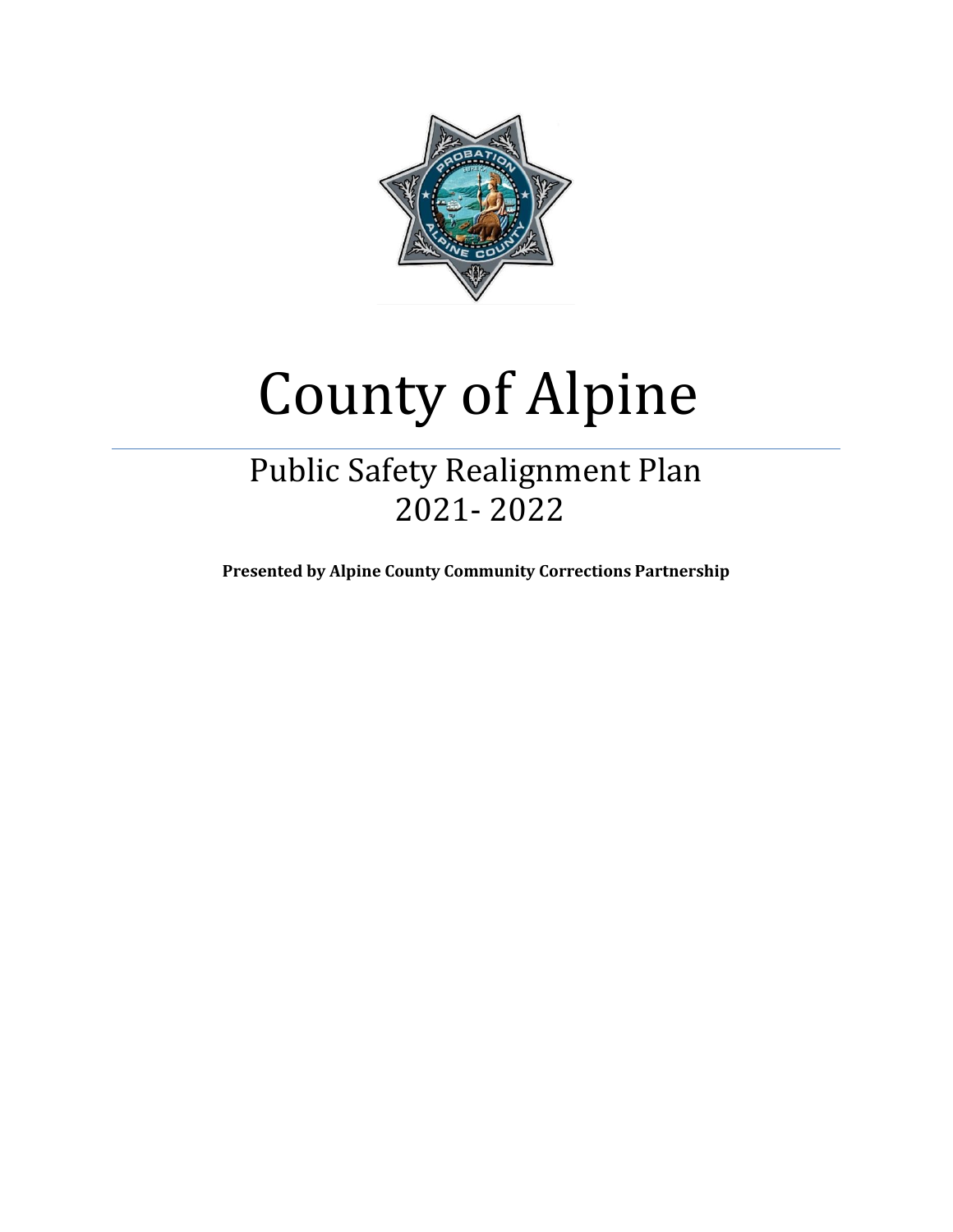### **TABLE OF CONTENTS**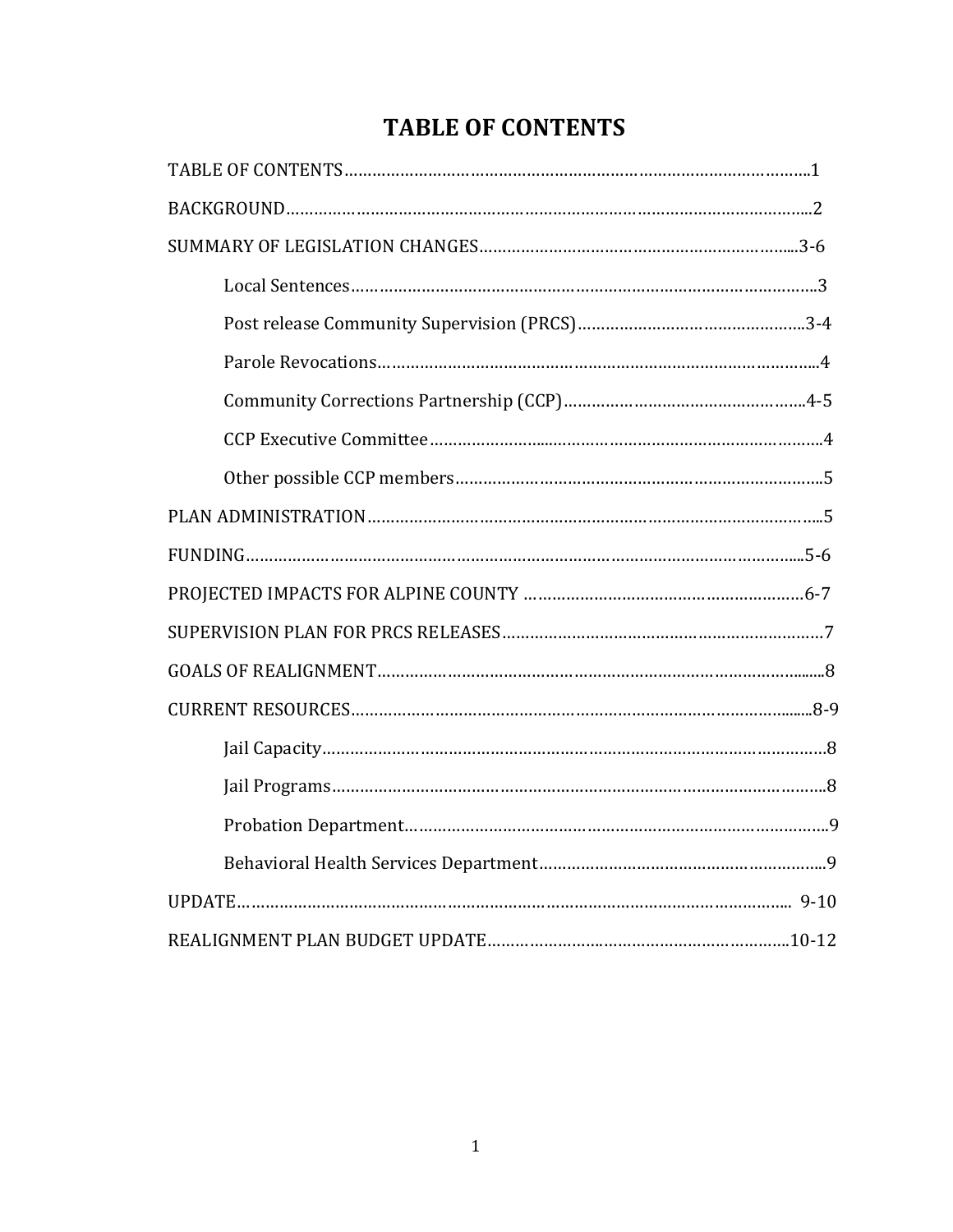## **Public Safety Realignment Alpine County Plan**

#### BACKGROUND

On April 4, 2011, Governor Jerry Brown signed into law Assembly Bill (AB) 109, referred to as 2011 Public Safety Realignment. AB 109 was later modified by AB 117. Both bills taken together create extensive changes to previous law intended to reduce the number of offenders incarcerated in state prison and to "realign" these offenders to local entities, who are now responsible to manage the specified offenders. This realignment and change in law was intended as a response and partial solution to the state's budget crisis and a U.S. Supreme Court order requiring the state to reduce prison overcrowding. Public Safety Realignment was proposed as a method to lower state prison inmate population in the safest possible way by allowing for county-level management and supervision of certain offenders, as opposed to the alternative option of massive releases of state prison inmates to communities with no further supervision or accountability.

The intent of Realignment was to allow maximum local flexibility within the statutory framework set forth in these two pieces of legislation. The legislation requires a local collaborative planning and implementation process which emphasizes community-based corrections and punishment, use of evidence-based practices, and improved supervision strategies. Further, the legislation states "the purpose of justice reinvestment is to manage and allocate criminal justice populations more cost effectively, generating savings that can be reinvested in evidence base strategies that increase public safety while holding offenders accountable.

The provisions of the public safety realignment were operative on October 1, 2011 and were prospective. Therefore, as offenders are sentenced on or after October 1 or released to community supervision on or after October 1, they will be the responsibility of the county, if they meet the criteria for the realigned population. No one in prison on October 1 was transferred to county jails and no one currently on state parole supervision was transferred to the local jurisdiction.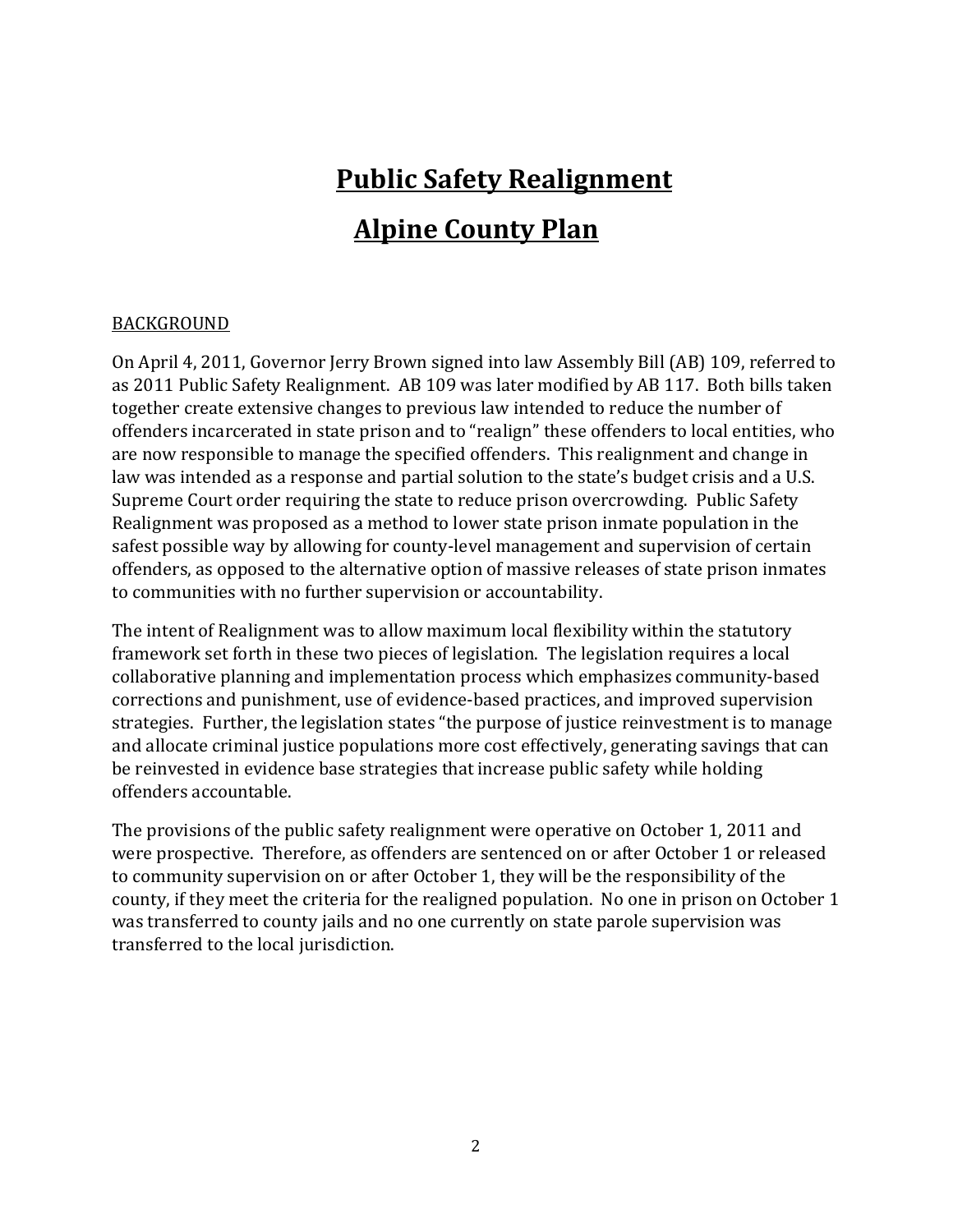#### SUMMARY OF LEGISLATIVE CHANGES

The provisions of 2011 Public Safety Realignment change the jurisdiction of specified populations from state to local control to complete their sentences:

#### **Local Sentence**

Revised the definition of a felony to specify certain non-violent, non-serious, non-sex offenses will be punishable for more than one year in county jail or other local alternative sentencing options, but cannot be sentenced to state prison.

Did not change length of sentences; entire sentence imposed will be served locally and can exceed three (3) years in some instances.

Options at sentencing for specified felony offenses: Jail instead of prison for the entire sentence; felony probation; jail with early release to alternative custody; or split sentence (sentence of jail custody combined with mandatory probation which cannot exceed the maximum sentence allowed by law).

Options in custody: The Sheriff retained all existing tools to manage this population. In addition, counties may use new alternative custody options and electronic monitoring and home detention (1203.018 PC), and/or contract back with the state to house some inmates.

#### **Post-Release Community Supervision (PRCS)**

Any offender convicted of a non-serious, non-violent felony and is not deemed a high risk sex offender who is released from prison after October 1 will be supervised in the community by the Probation Department as previously designated by the Board of Supervisors.

All others will remain subject to state parole supervision provided by the California Department of Corrections and Rehabilitation (CDCR).

CDCR must notify the county who the offender is being release to PRCS thirty days prior to release and is required to provide relevant background and assessment information concerning the offender.

Level of supervision and case plan is determined by the local supervision agency (Probation Department).

General conditions of supervision established by law and supervision agency can add addition relevant conditions.

PRCS terminates by operation of law at the end of 3 years. PRCS may discharge after 6 months of no violations and shall discharge after a continuous year of no violations.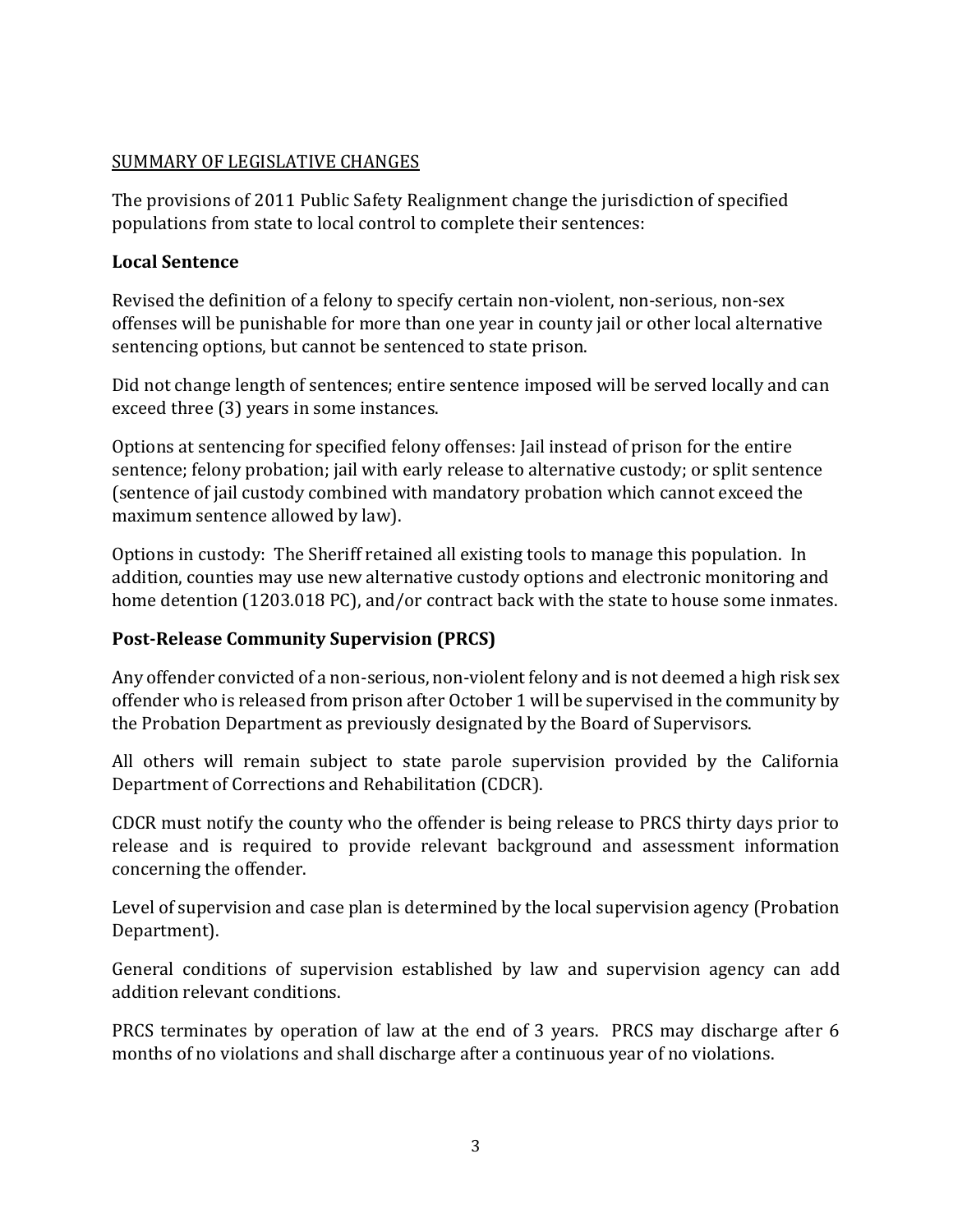Supervision agency can impose intermediate sanctions for violations of PRCS without Court involvement.

Intermediate sanctions include: Short term "flash incarceration" in jail for up to 10 days; intensive community supervision; home detention with electronic or GPS monitoring; community service work; education and vocational programs; work release program; day reporting programs; substance abuse treatment programs; drug testing; community-based residential programs; and other appropriate counseling and treatment programs.

The Court is responsible for any final revocation hearings for violations. Maximum sentence for PRCS revocation is 6 months confinement in county jail. Cannot be returned to prison for violation of PRCS.

#### **Parole Revocations**

All parole revocations for state parolees (except those with a life term) will be served in county jail but capped a 180 days and receive day for day credit.

County cannot "contract back" with CDCR to house parole violators in state prison.

After parolee completes jail sentence for a parole violation, they return to state parole jurisdiction for supervision in the community.

Parole revocation hearings for state parolees will continue to be done by the Board of Parole Hearings (BPH) until July 2013 when this responsibility transfers to local courts.

#### **CCP Executive Committee**

The 2011 Public Safety Realignment legislation expanded the role of the CCP in each county to now act as a planning body for 2011 Public Safety Realignment. As established in Penal Code §1230.1 and as modified by subsequent committee action, membership of the executive committee of the Alpine County CCP currently consists of:

Chief Probation Officer (Chair) Sheriff District Attorney Public Defender Director of Health and Human Services Board of Supervisors Designee Director of Behavioral Health Services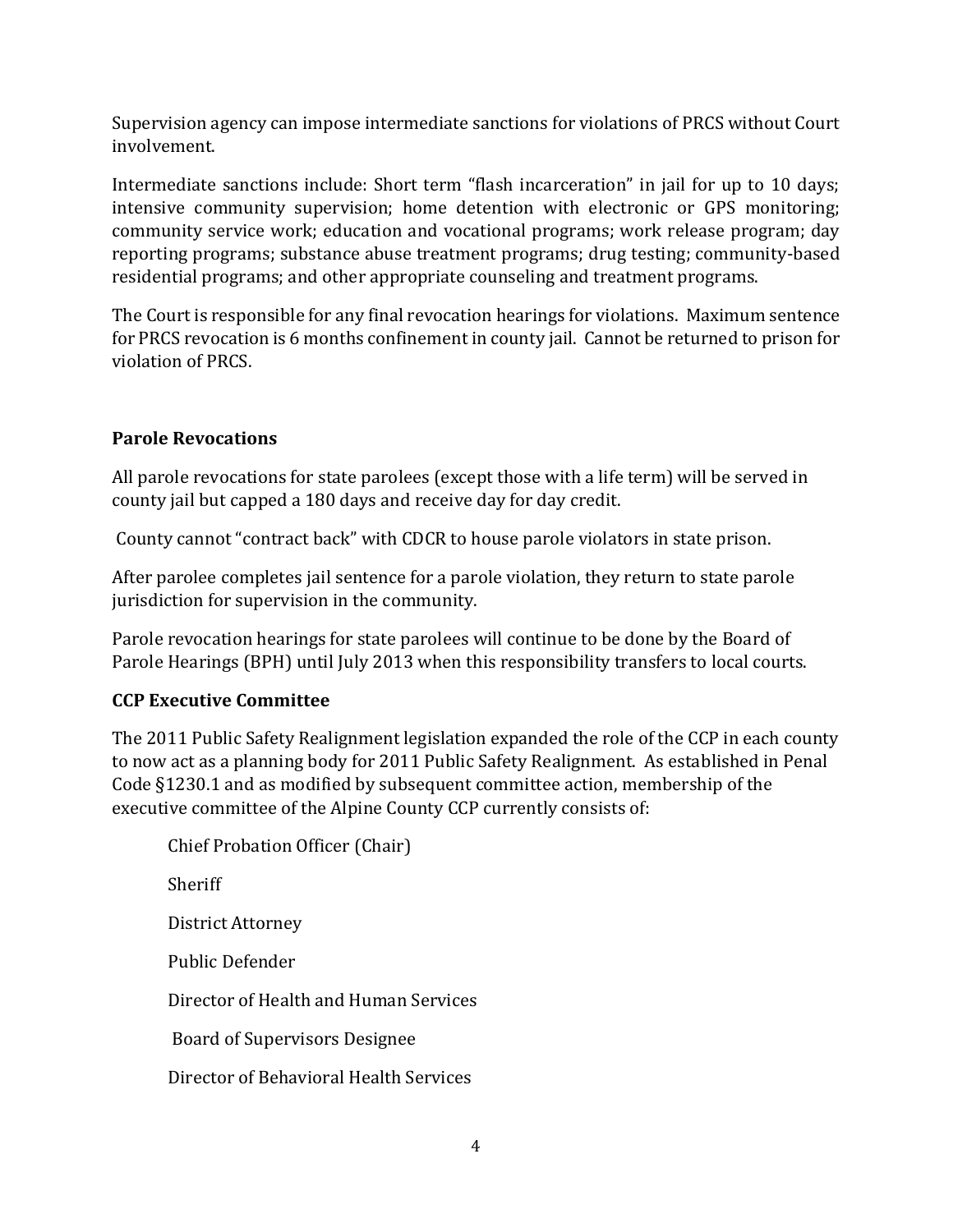#### **Other Possible CCP Members**

Undersheriff and Coroner Bear Valley Public Safety Supervisor Mental Health Services Coordinator Behavioral Health Services, Drug & Alcohol Counselor Public Health Officer Social Worker III, Health & Human Services Social Worker III, Health & Human Services County Counsel

These members are all designated by the county Board of Supervisors "for purposes related to the development and presentation of the plan."

#### PLAN ADMINISTRATION

Pursuant to Penal Code §1230.1(c), "The plan shall be deemed accepted by the county Board of Supervisors unless the board rejects the plan by a vote of four-fifths of the board, in which case the plan goes back to the Community Corrections Partnership for further consideration."

Additionally, the legislation established Penal Code §1230.1(d), which states, "Consistent with local needs and resources, the plan may include recommendations to maximize the effective investment of criminal justice resources in evidenced-based correctional sanctions and programs, including, but not limited to , day reporting center, drug courts, residential multi-service center, mental health treatment programs, electronic and GPS monitoring programs, victim restitution programs, counseling programs, community service programs, educational programs, and work training programs."

Realignment, under AB 109, shifts a number of offenders from State supervision to local supervision. This includes both PRCS offenders being released from state prison and additional offenders no longer eligible to sentence to state prison. Intense supervision of offenders is a key component to public safety and the Probation Department will be a significant partner with all law enforcement agencies throughout Alpine County.

#### FUNDING

AB 118, the budget trailer bill that creates the funding framework for 2011 Public Safety Realignment, requires the county to create the County Local Revenue Fund 2011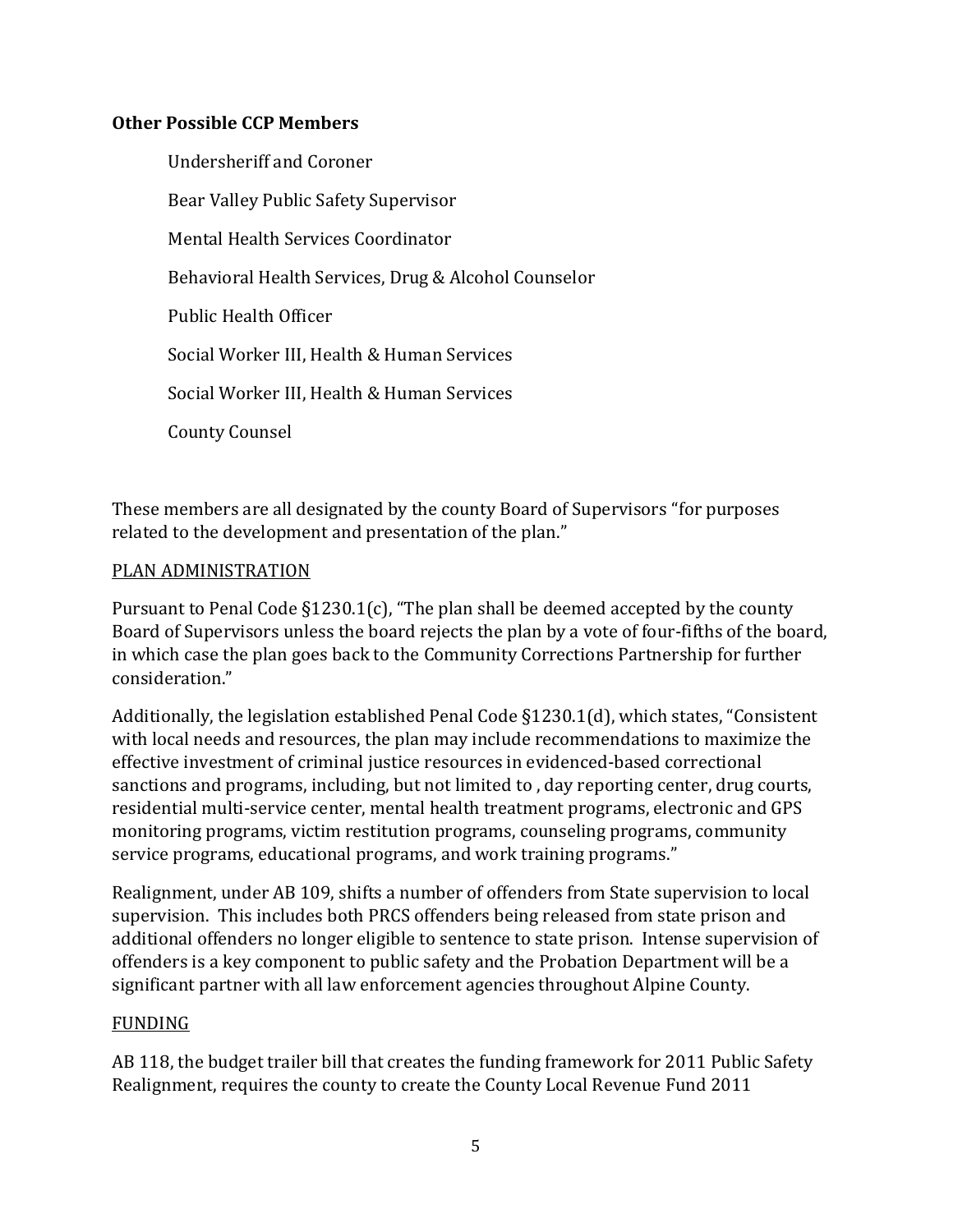(Government Code §30025(f)(1). Within the County Local Revenue Fund 2011, each county has been required to also establish a:

Local Community Corrections Account

Trial Court Security Account

District Attorney and Public Defender Account

Juvenile Justice Account

Health and Human Services Account

Supplemental Law Enforcement Account

The allocations for each county for Fiscal Year 2011/2012 were determined by the California Department of Finance and were divided into four distinct aspects of 2011 Public Safety Realignment:

AB 109 Adult Population Shifts

District Attorney & Public Defender Revocation Costs

One-time grant CCP Planning

#### PROJECTED IMPACTS FOR ALPINE COUNTY

With these changes comes an increase of County responsibilities. Additional jail inmates include offenders convicted of non-violent, non-serious, non-sex-related offenses (nonnon-non) and parole violators. The California Department of Finance has projected the AB 109 population impacts for each county in the state upon full implementation. These AB 109 projected population figures are expressed as an Average Daily Population (ADP), which reflect one inmate in one bed for one year. ADP does not represent the number of discrete individuals moving in and out of the system, but instead captures annual bed/slot numbers, given that a single bed/slot can be occupied by more than one person over the period of a year.

For Alpine County, the projected ADP for Total Jail Inmates is 2. The projected ADP for the Post-Release Community Supervision population is 2. Based on these figures the impact to the county is small; however this does not reflect any new felony convictions might be sent for prison commitments or prison returns for revocations of PRCS. In addition, Alpine County Probation continues to be responsible for supervising convicted felons who are placed on probation under local supervision.

In terms of procedural notification, approximately 30 to 60 days prior to release, the Probation Department will receive notification from the CDCR regarding which offenders are to be released on PRCS. The CPO will review the material provided by CDCR and complete a Risk assessment.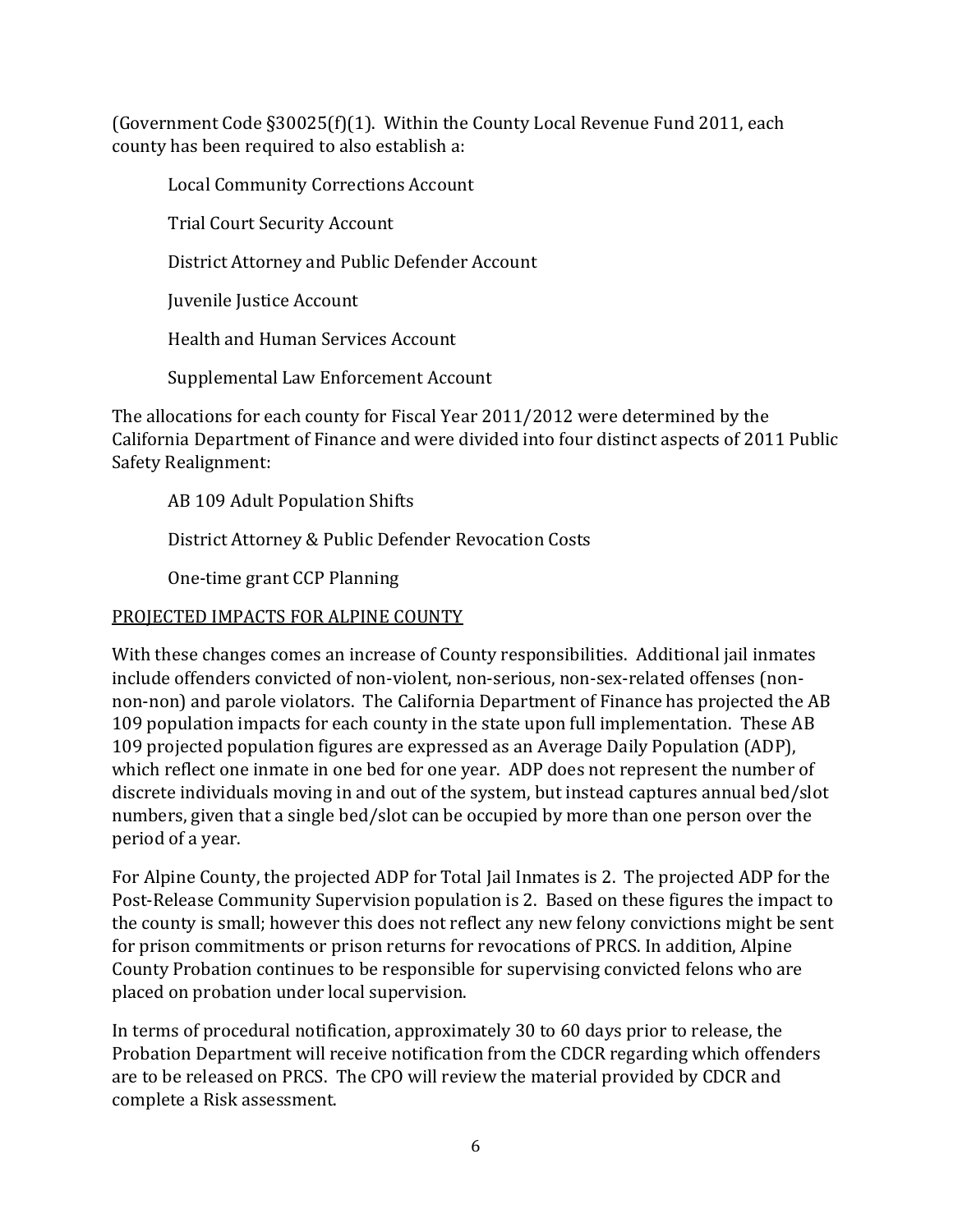This information will assist in the development of any special conditions that may need to be added to the PRCS offender's program. Once identified, any special conditions will be forwarded to CDCR for inclusion in the offender's Terms of Release.

Prior to the offender's release from prison custody, CDCR will review the general and special terms and conditions of PRCS with the offender and the offender will sign the Terms of Release. Each offender will be ordered to report to the Probation Department within two working days of his or her release. CDCR will forward the signed Terms of Release form to the Probation Department.

#### SUPERVISION PLAN FOR PRCS RELEASES

Each offender will be assigned one of the following risk classifications:

Low-One office visits every 45 days and field visits and testing will be conducted randomly.

Moderate-One office visit every 45 days, one field visit every three months, and random urinalysis.

High Priority-One office visit per month, one field visit every 45 days, and random urinalysis.

Within 14 days of release, the Probation Department will conduct one home visit and one office visit with the offender.

Pursuant to AB 109, any offender who has been on PRCS for a period of six consecutive months with no violations of his or her conditions may be considered for successful discharge from PRCS by the Chief Probation Officer. Additionally, as mandated by AB 109, an offender who has been on PRCS continuously for 12 months with no violations of his or her conditions must be discharged from supervision within 30 days. Upon serving a threeyear term on PRCS, the offender shall be discharged immediately from community supervision.

Many California counties are using AB109 funds to strengthen law enforcement. Many report that they believe California realignment of former state prisoners and parolees to local incarceration and local supervision will have a negative impact on local crime patterns. They believe property crimes will increase and the rise in crime rates justifies increasing more financial resources towards law enforcement or jails. In Alpine County, we have limited resources to dedicate to local law enforcement to manage these kinds of problems. State realignment is expected to have the unintended consequence of increasing local crime rates, which will impact enforcement activity by our Sheriff's Department. This means we need to invest more resources in local control and enforcement activities because many of these offenders will be supervised locally under Realignment instead of at the state level.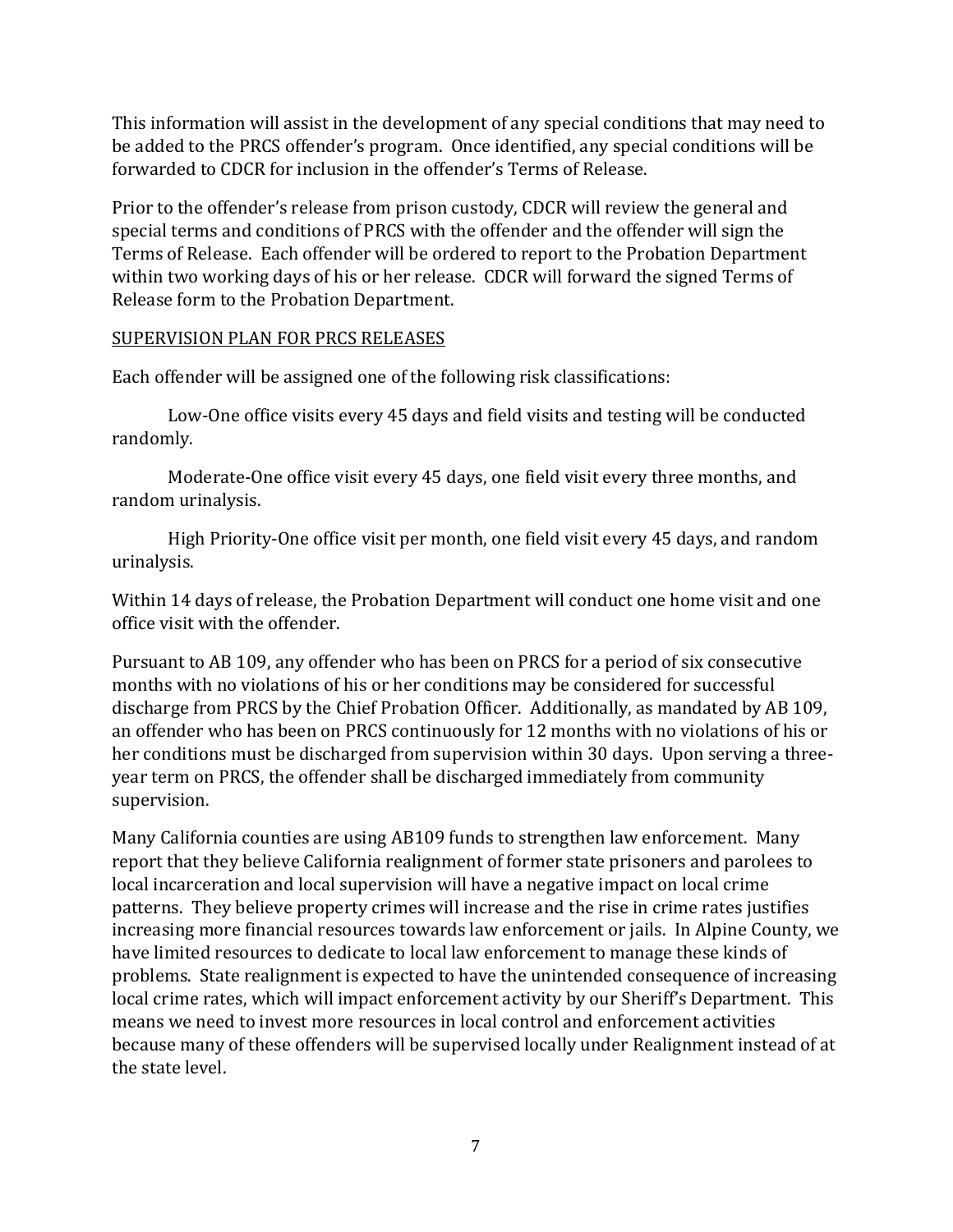#### GOALS OF REALIGNMENT

Maintain offender accountability and public safety

Responsibly manage impact on jail population capacity

Provide successful alternative sentencing options

Inspire public confidence

Offender rehabilitation

#### CURRENT RESOURCES

#### **Jail Capacity**

As Alpine County does not have its own jail facility a contract has been established for jail services at the Jail facilities operated by the El Dorado County Sheriff's Office in South Lake Tahoe and Placerville California. Although the El Dorado County Jail is expecting some increases in daily population, trends for the jail facilities have been trending downward 2.3% for the past three years and total bookings have dropped 8.8%. Therefore, jail bed space should be available to manage our response to the shift of this offender population from the State to the County.

#### **Jail Programs**

Currently the El Dorado County Jail in South Lake Tahoe has the following programs available to inmates:

Alcoholics Anonymous

Work Release (would be supervised by Alpine County)

Narcotics Anonymous

Overcomers Outreach

Church

#### **Probation Department**

The Probation Department has in place policies, procedures, training and Evidenced-Based Practices (EBP) to effectively address this Realignment-population. A key component of correctional EBP is the use of a validated assessment tool and case management program to establish the risk an offender presents and to identify the needs of an offender. The Probation Department implemented the Tyler Odyssey System in 2018-2020. The implementation has added to the compliance level in the department. The system also includes the ability to add a risk assessment tool which was implemented in 2021. However, the tool upgrade did not use funds from AB 109.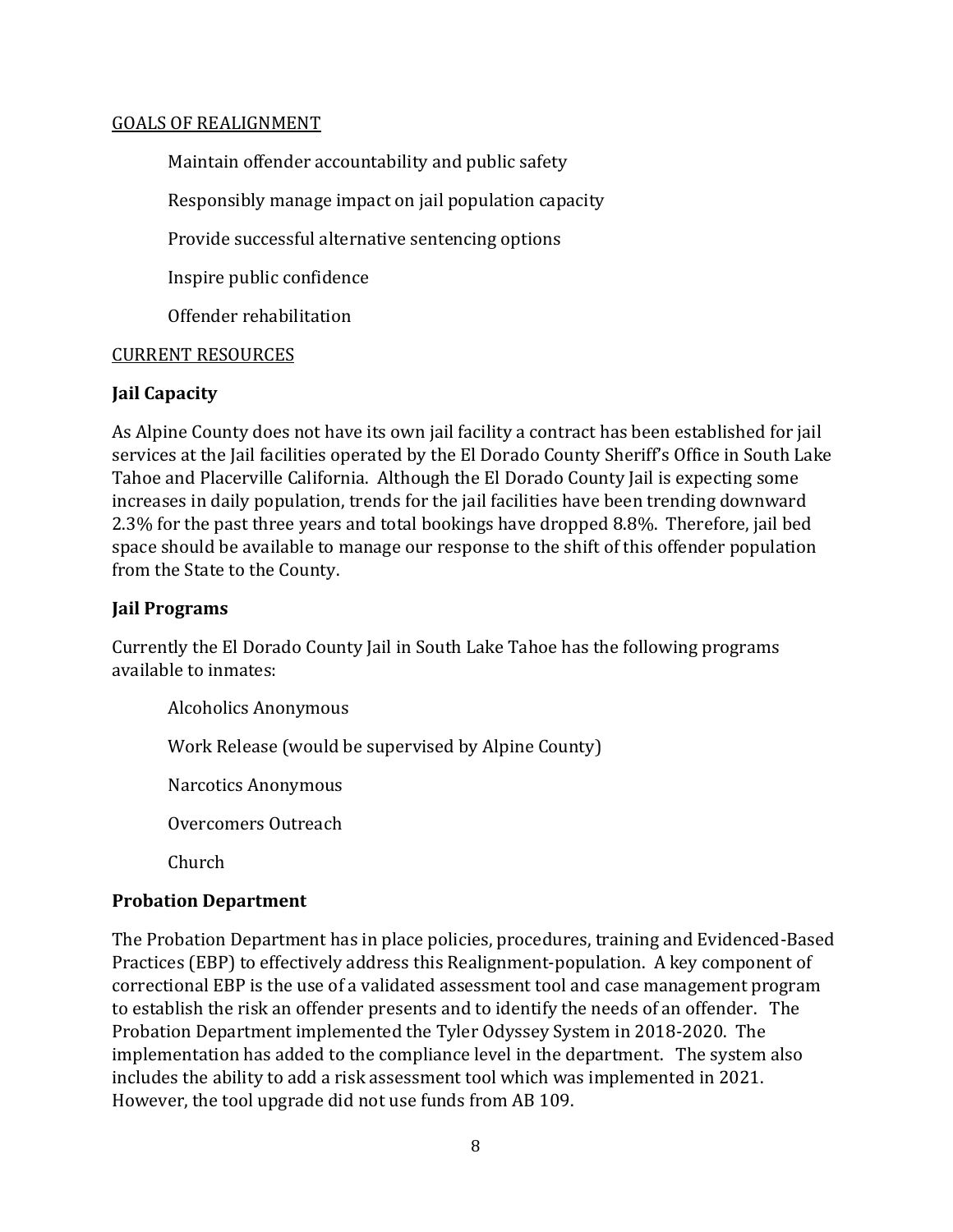#### **Behavioral Health Services Department**

The Alpine County Behavioral Health Services Department's alcohol, drug and mental health programs have expertise in providing assessments, treatment matching, and case management and outpatient treatment services. The Implementation Plan currently includes funding for a contract .4 FTE counselors to provide these services to locally supervised felony offenders.

#### UPDATE

Public Safety Realignment was effective October 1, 2011, the Alpine County CCP created an initial implementation plan to address immediate issues presented by population shift, and has updated this plan in 2015, 2018 and 2021 to create a longer-range plan.

Since the implementation of the initial CCP Plan in 2011 there were needs for budgeted items such as professional services, radios, equipment, training, servers, and building improvements. Also addressed was a need for a full-time office staff position in the Probation Department, with funds coming from AB109. That position is a full time Administrative Assistant to Probation, and was added in 2014 along with an addition, annual allotment for the Sheriff's Office to assist probation.

In 2017 a revision to the Executive Committee was implemented to include a Board of Supervisor Designee and bring the voting members to seven (7) members. Also, the need for a fulltime Chief Probation Officer became apparent with an increase in caseload as well as court requests for transport to rehabilitation facilities, drug testing, and electronic monitoring. In an effort to address the immediate need, a position was established at 80%.

In 2018 transportation in the department was addressed with the approval of a new 2019 Chevrolet Tahoe. This new Vehicle is equipped with a cage, giving the department ability to make arrests, if the need arises, as well as assist the Sheriff's department in transports and other emergency situations as they arise. Catastrophic inmate insurance was also added.

The probation department manually tracked all statistics prior to the implementation of the Tyler Odyssey System. In order to comply with local, state and federal mandates a case management system was needed in the department. Tyler Odyssey Supervision and Attorney Manager would bring the departments a new system which would also include a Public Defender portion for ease of transparency, statistical accuracy, and delivery of documents. This system was implemented and completed in 2019-2020.

In 2021 the Probation Department received the results of a Workforce Analysis which included three scenarios to address the needs of the department. It was decided at the Community Corrections Partnership meeting on August 26, 2021 the department would increase the Chief Probation Officer position from 80% to 100%, and add an additional sworn officer to assist the Chief Probation Officer in an effort to increase safety and compliance in the department when the Chief was out of county. The needs of the new position are included in the budget which are; vehicle, computer supplies, small tools &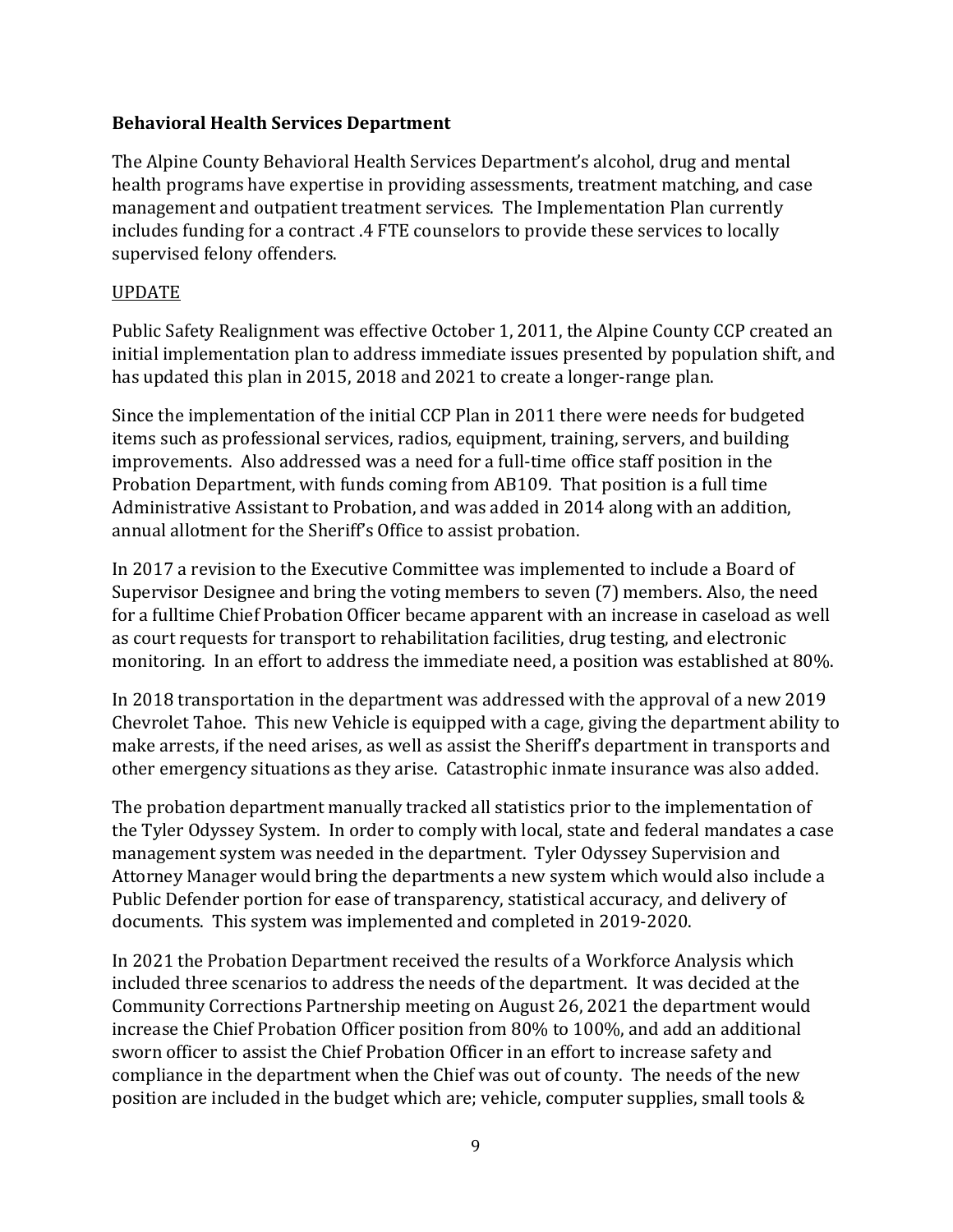miscellaneous equipment, office supplies, and clothing. The new Board of Supervisor Designee recommendation was also voted on in the August 26, 2021 meeting.

All Realignment Plan budget changes have been adopted and approved by the Community Corrections Partnership and the Board of Supervisors.

#### REALIGNMENT PLAN BUDGET

At the initial funding level and in order to achieve the proposed plan, the allocations for a full fiscal year based on assumed State funding total of \$76,883.00, was as follows.

| <b>Implementation Plan</b>                     | <b>Initial Funding Level</b> |
|------------------------------------------------|------------------------------|
| Component                                      |                              |
| In-Custody Supervision (Alpine County Sheriff) | \$38,883                     |
| Community-Based Supervision (Probation)        | \$15,000                     |
| <b>Community-Based Services and Supports</b>   | \$23,000                     |
| <b>Total County Allocation</b>                 | \$76,883                     |

The Realignment legislation also provides two sums of one time "startup" funding in the amounts of \$100,000 and \$5,425 for a total of 105,425. The proposed allocations of these funds are as follows.

| Department/Entity                 | <b>One Time "Startup Funding"</b> |
|-----------------------------------|-----------------------------------|
|                                   |                                   |
| Sheriff's Office                  | \$41,212.50                       |
| <b>Probation Department</b>       | \$41,212.50                       |
| <b>Health Services Department</b> | \$23,000                          |
| <b>Total Allocated</b>            | \$105,425                         |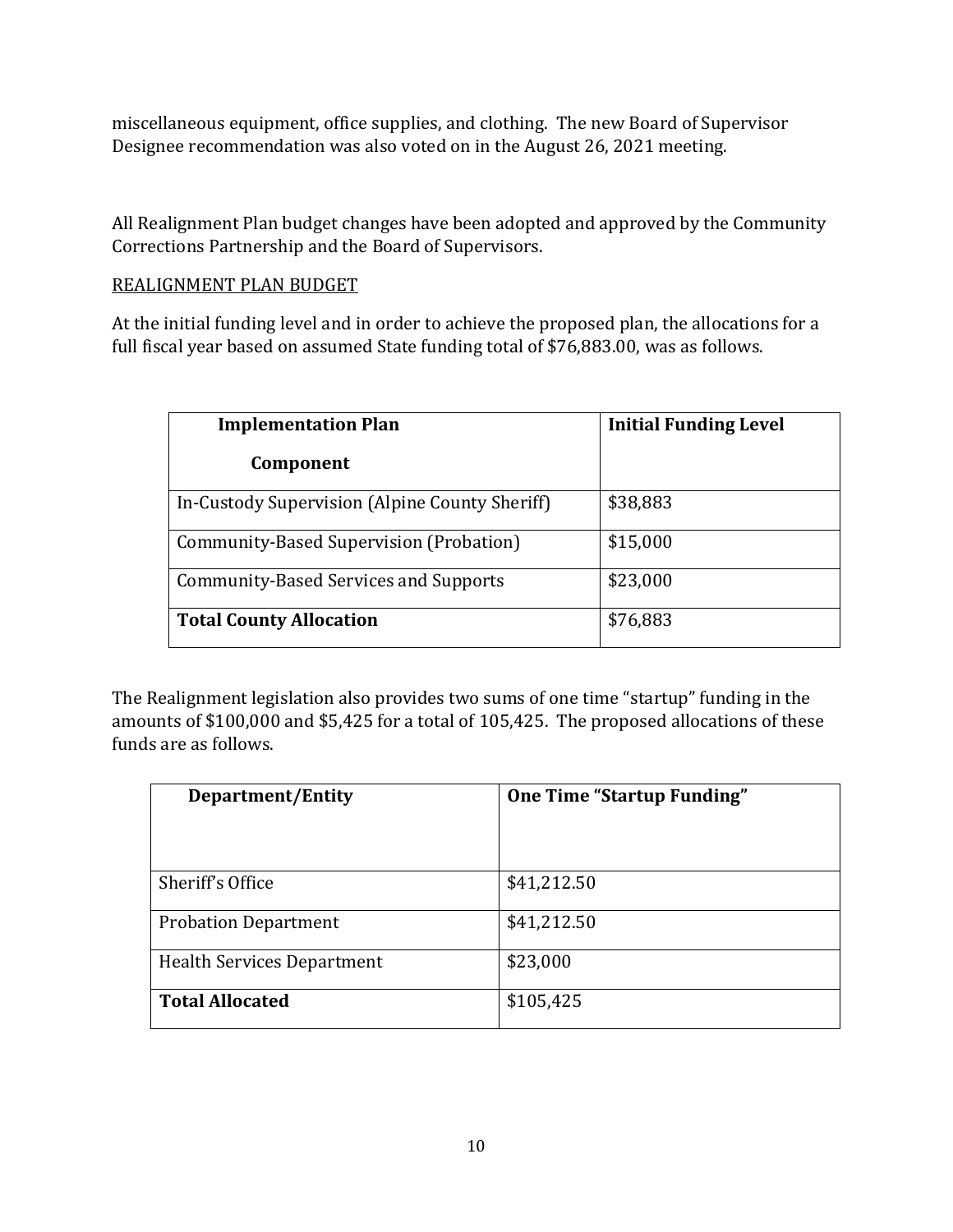| <b>Department/Entity</b>                 | <b>Additional funding 2011-2015</b>                                                                    |
|------------------------------------------|--------------------------------------------------------------------------------------------------------|
| <b>Probation Department allocation</b>   | \$15000.00 - professional services,<br>radios, equipment, and training -<br>Approved - 2012 - 2013     |
| <b>Probation Department improvements</b> | \$78,000.00 - building improvements<br>Approved - 2014                                                 |
| Sheriff's Department improvements        | $$20,000.00 - new server$<br>Approved - 2014                                                           |
| <b>Probation Department</b>              | $$17,181.50$ – Supplement new<br>fulltime position<br>Approved - 2014                                  |
| Sheriff's Department                     | \$40,000.00 - Annually - Deputy<br>position<br>Approved - 2015                                         |
| <b>Department / Entity</b>               | <b>Additional funding 2015-2018</b>                                                                    |
| <b>Probation Department</b>              | Designate 50% of full time<br><b>Chief Probation Officer</b><br>Salary from budget.<br>Approved - 2017 |
| <b>Probation Department and</b>          | \$39,000.00 for car +                                                                                  |